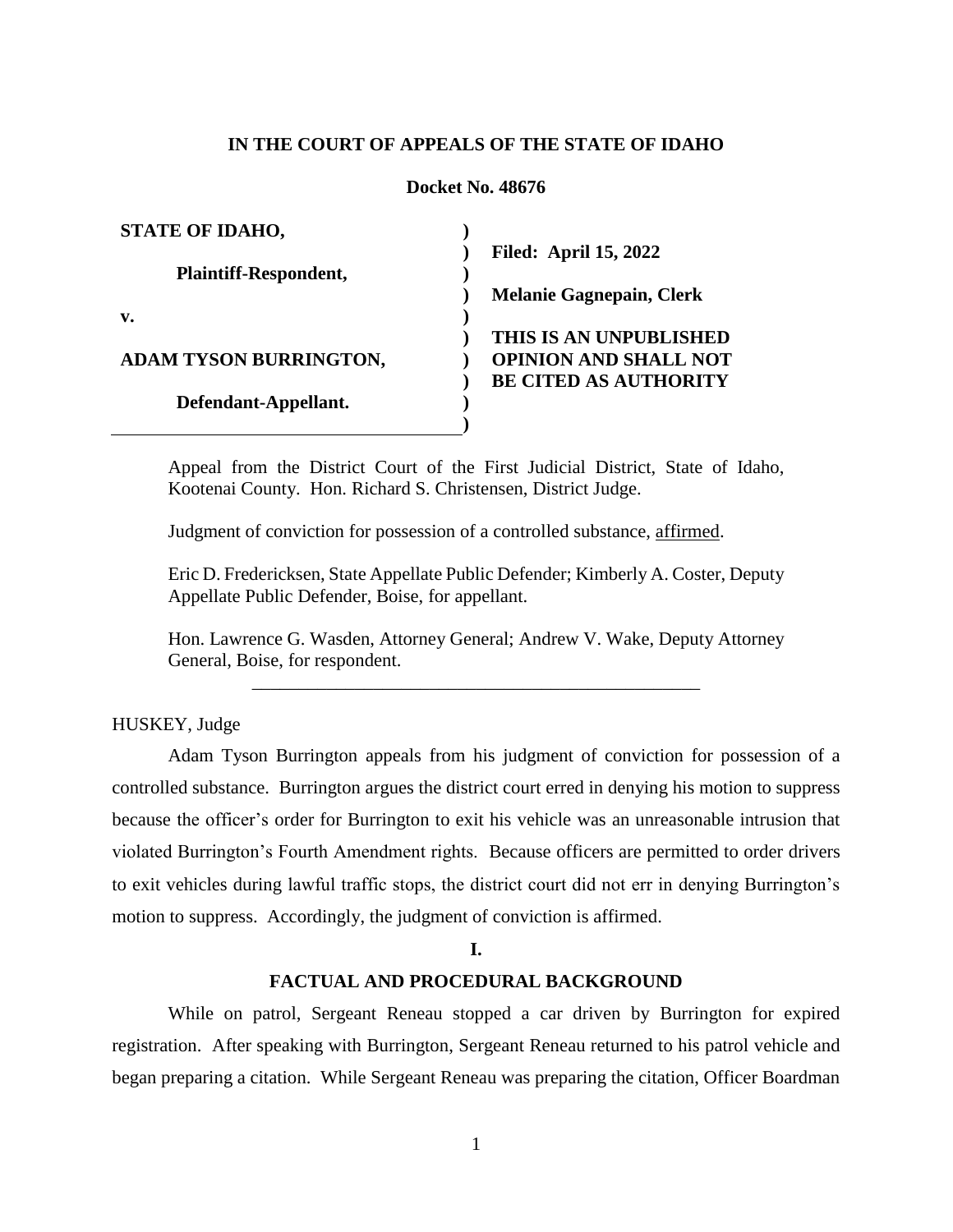and canine handler Officer Knisley arrived at the scene. Officer Boardman informed Officer Knisley that Burrington's driver's side window was broken out and Officer Knisley asked Officer Boardman to remove Burrington from the car in order to conduct an exterior sniff of the car.

Officer Knisley was concerned for Burrington's safety because, in addition to being trained as a drug dog, her dog was also trained to bite individuals if presented with aggression; and, on one occasion, the dog had bitten the arm of a driver of a car when the driver was waving her arm around. Officer Boardman removed Burrington from the car; meanwhile, Officer Knisley and her drug dog approached the car and the dog alerted at the passenger door of the car. Based on the alert, Officer Boardman searched the car and Burrington's person and found drugs and drug paraphernalia.

The State charged Burrington with possession of a controlled substance. Burrington moved to suppress the evidence obtained as a result of the traffic stop arguing, in part, that it was unlawful to ask Burrington to exit his car because doing so required him to cooperate in the dog sniff and that the stop was unlawfully extended. In response, the State argued it was not unlawful for Officer Boardman to ask Burrington to exit the car and, even if the exit order was unlawful, suppression was not the appropriate remedy because asking Burrington to exit the car had no nexus to the discovery of the evidence.

The district court held a hearing on the motion and found that Sergeant Reneau did not engage in any conduct that extended the traffic stop for the purpose of effectuating the dog sniff. The district court also found that Officer Boardman's removal of Burrington from the car was reasonable. Ultimately, the district court found the traffic stop was not unlawfully extended and, accordingly, the district court denied Burrington's motion to suppress.

Burrington entered a conditional guilty plea to possession of a controlled substance, reserving the right to appeal the denial of his motion to suppress. The district court imposed a unified term of incarceration of four years, with two years determinate, suspended the sentence, and placed Burrington on probation for two years. Burrington timely appealed.

# **II.**

# **STANDARD OF REVIEW**

The standard of review of a suppression motion is bifurcated. When a decision on a motion to suppress is challenged, we accept the trial court's findings of fact that are supported by substantial evidence, but we freely review the application of constitutional principles to the facts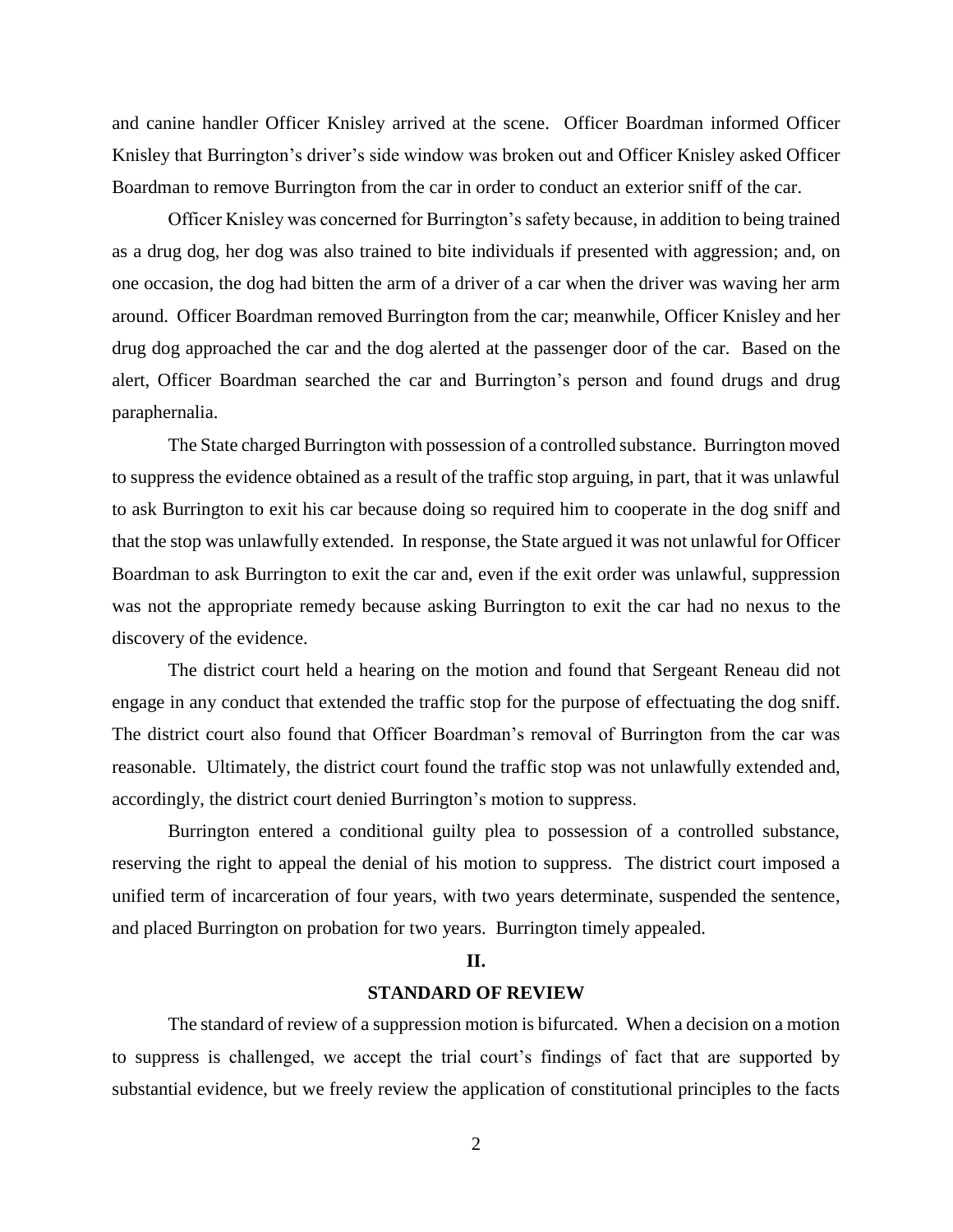as found. *State v. Atkinson*, 128 Idaho 559, 561, 916 P.2d 1284, 1286 (Ct. App. 1996). At a suppression hearing, the power to assess the credibility of witnesses, resolve factual conflicts, weigh evidence, and draw factual inferences is vested in the trial court. *State v. Valdez-Molina*, 127 Idaho 102, 106, 897 P.2d 993, 997 (1995); *State v. Schevers*, 132 Idaho 786, 789, 979 P.2d 659, 662 (Ct. App. 1999).

## **III.**

### **ANALYSIS**

On appeal, Burrington argues the district court erred in denying his motion to suppress because he was subject to an additional intrusion in violation of his Fourth Amendment rights when Officer Boardman asked Burrington to exit the car for reasons other than officer safety. According to Burrington, this additional intrusion was unreasonable because it was not based on officer safety concerns but instead was based on law enforcement's interest in using a drug dog. The State asserts Officer Boardman's actions were lawful because ordering Burrington to exit the car did not extend the length of the lawful traffic stop. Alternatively, the State argues that even if asking Burrington to exit the car was unlawful, it was not a but-for cause of the recovery of the evidence so suppression is unwarranted.

A traffic stop by an officer constitutes a seizure of the vehicle's occupants and implicates the Fourth Amendment's prohibition against unreasonable searches and seizures. *Delaware v. Prouse*, 440 U.S. 648, 653 (1979); *State v. Atkinson*, 128 Idaho 559, 561, 916 P.2d 1284, 1286 (Ct. App. 1996).

A drug-dog sniff conducted during a lawful traffic stop does not violate the Fourth Amendment, *Illinois v. Caballes*, 543 U.S. 405, 409-10 (2005), so long as the sniff does not prolong the traffic stop longer than "the time needed to handle the matter for which the stop was made." *Rodriguez v. United States*, 575 U.S. 348, 350 (2015). "This rule is both broad and inflexible. It applies to all extensions of traffic stops including those that could reasonably be considered *de minimis*." *State v. Linze*, 161 Idaho 605, 608, 389 P.3d 150, 153 (2016). The critical question is not whether the dog sniff occurs before or after the officer issues a citation but whether conducting the sniff prolongs, i.e., adds time, to the traffic stop. *Rodriguez*, 575 U.S. at 357; *see also State v. Pylican*, 167 Idaho 745, 755, 477 P.3d 180, 190 (2020) (noting "neither *Rodriguez* nor *Linze* apply to dog sniffs that do not extend the duration of the stop").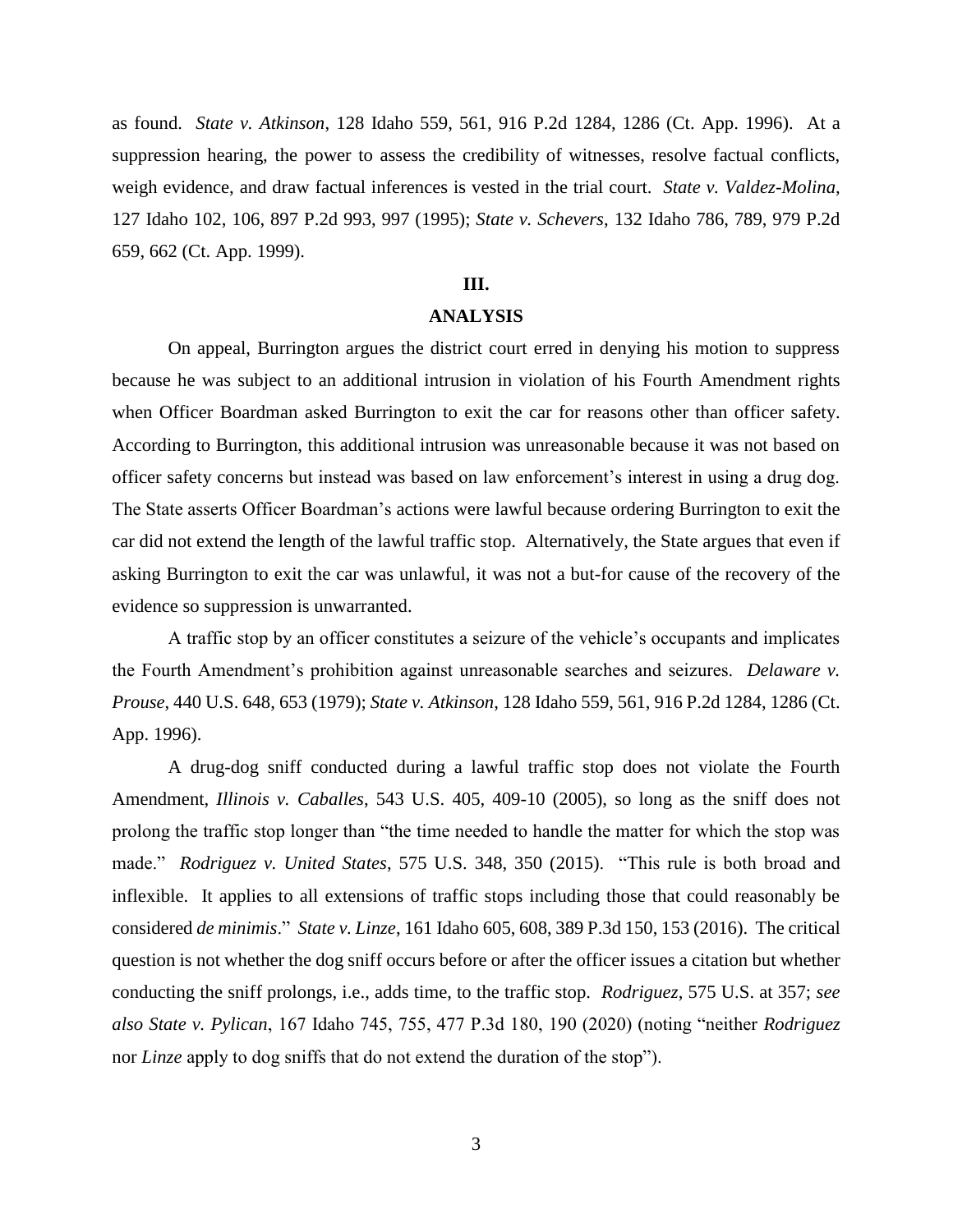The United States Supreme Court has held that ordering passengers to exit a vehicle during a lawful traffic stop does not violate the Fourth Amendment because officer safety outweighs the *de minimus*intrusion of requiring a driver, already lawfully stopped, to exit the vehicle. *Rodriguez*, 575 U.S. at 356; *Pennsylvania v. Mimms*, 434 U.S. 106, 111 n.6 (1977). The Idaho Supreme Court applied the *Mimms* holding in *Pylican* where an officer ordered the driver and her passenger to exit their car prior to conducting a dog sniff. *Pylican*, 167 Idaho at 749, 477 P.3d at 184. The Court held that because Pylican's vehicle had been lawfully stopped for a traffic violation, the officers could order Pylican and her passenger to get out of the vehicle without violating the Fourth Amendment's proscription of unreasonable searches and seizures. *Id.* at 753, 477 P.3d at 188. The Court ultimately held that the officer did not impermissibly extend the stop by ordering Pylican to exit the car*. Id.* at 753-54, 477 P.3d at 188-89. Also relevant to the Court's analysis was the United States Supreme Court's holding in *Rodriguez* that an officer may conduct certain unrelated checks during an otherwise lawful traffic stop but, absent reasonable suspicion, may not do so in a way that prolongs the stop. *Pylican*, 167 Idaho at 753-54, 477 P.3d at 188-89. The Idaho Supreme Court clarified that "*Rodriguez* does not bar officers from ordering occupants of a lawfully stopped vehicle to exit in order to investigate possible crimes unrelated to a valid traffic stop." *Pylican*, 167 Idaho at 754, 477 P.3d at 189.

Mindful of the Court's statement in *Pylican* that *Rodriguez* does not prohibit officers from ordering occupants to exit a car during a lawful stop, Burrington asserts that under *Rodriguez*, a permissible exit order as contemplated by *Mimms* is an order that "stems from the mission of the stop itself" and one that is given by the officer "to complete his mission safely." Burrington argues that here, unlike in *Mimms*, the exit order was not a safety measure undertaken in relation to the lawful purpose of the traffic stop and was therefore unlawful. We disagree. Officer Boardman's request that Burrington exit the car was constitutionally permissible and did not prolong the otherwise legally valid stop. Accordingly, the district court did not err in denying Burrington's motion to suppress.

Because we hold Burrington's Fourth Amendment rights against unreasonable searches and seizures were not violated, we need not address the State's argument that asking Burrington to exit the car was not causally related to the discovery of the evidence. The district court did not err in denying Burrington's motion to suppress.